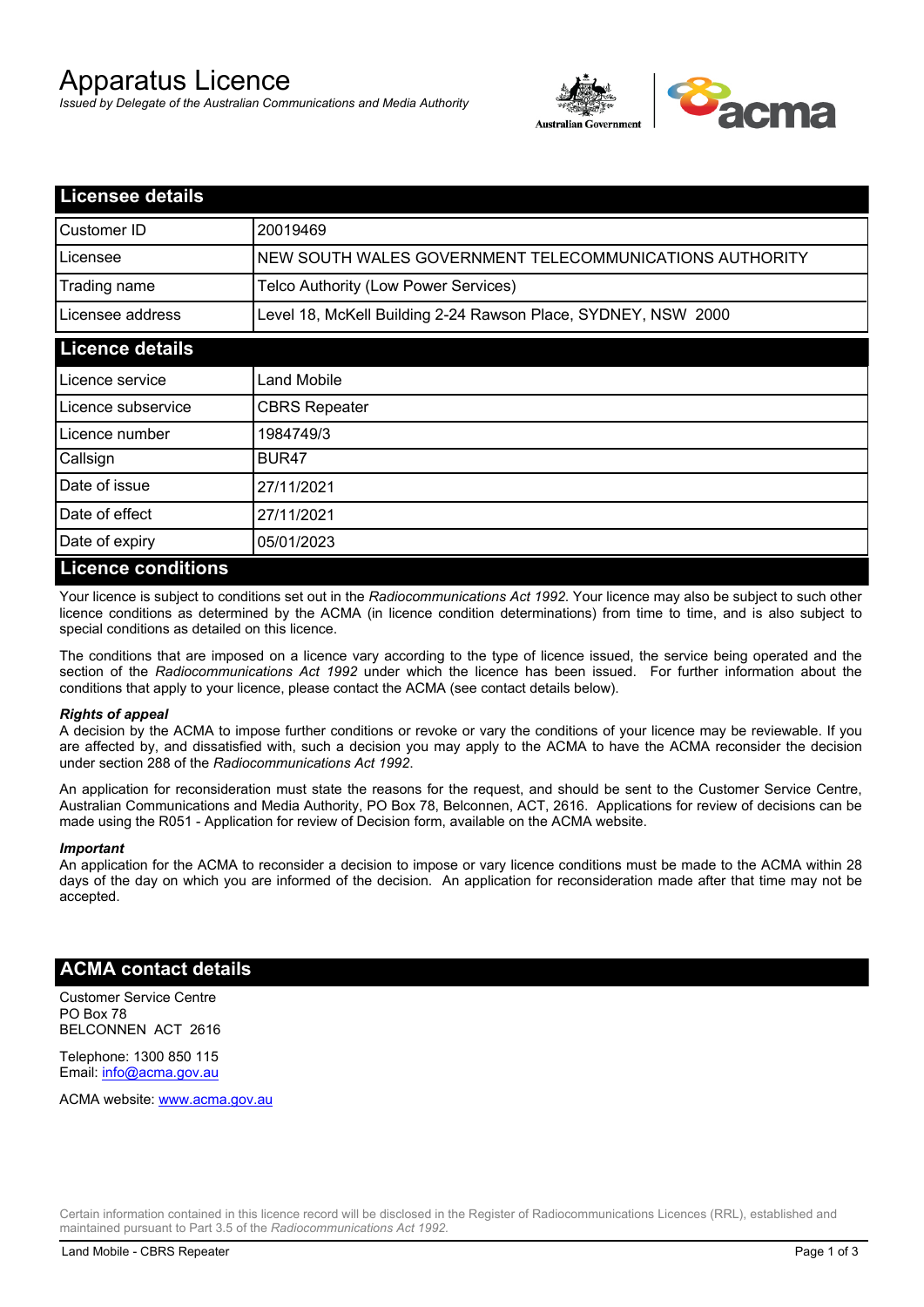# **Advisory Notes applying to licence no.: 1984749/3**

Conditions applicable to the operation of CBRS Repeater station(s) authorised under this licence can be found in the Radiocommunications Licence Conditions (Apparatus Licence) Determination and the Radiocommunications Licence Conditions (Land Mobile Licence) Determination. Copies of these determinations are available from the ACMA and from the ACMA home page (www.acma.gov.au).